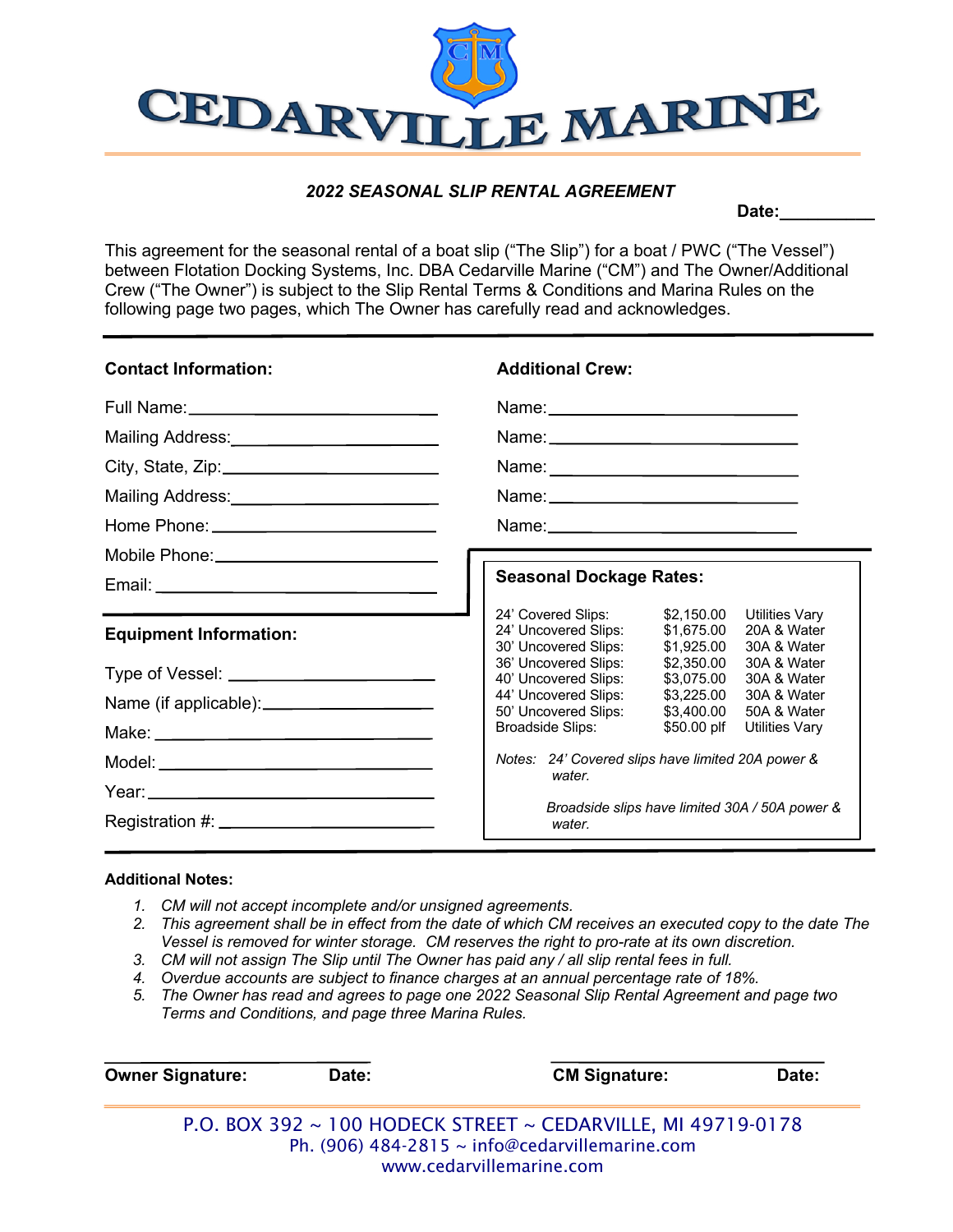

## *SLIP RENTAL TERMS AND CONDITIONS*

- 1. **Entire Agreement:** The terms and conditions of this agreement, in its entirety, without exception, shall act as a binding agreement between CM and The Owner, and shall extend to any other agent or entity (excluding future transferees) acting under the direction, control, or on behalf of either party.
- 2. **Severability:** The invalidity or unenforceability of any provision of this agreement shall not affect the other provisions hereof, and this agreement shall be construed in all respects as if such invalid or unenforceable provision were omitted.
- 3. **Damage Mitigation:** In the event of an emergency or threat to safety or security, The Owner authorizes CM but does not obligate CM to attempt appropriate measures to mitigate damages to The Vessel, The Slip, other Equipment, and CM's property and environs. The Owner agrees to pay CM its reasonable charges for mitigation attempts.
- 4. **Bailment:** This agreement does not create (nor do the parties intend to create) a bailment of The Vessel. This agreement is for the rental of a mooring space by The Owner for The Vessel. There is neither temporary nor permanent control or dominion exercised by CM over The Vessel. The Slip shall be used at the sole risk of The Owner.
- 5. **Maintenance:** During the time of this agreement, CM may, at its sole discretion, allow The Owner to work on The Vessel. If The Owner desires work on The Vessel of a nature not offered by CM, The Owner's outside contractor providing that type of work may be granted access by CM (at its sole discretion), provided the outside contractor first provides a Certificate of Insurance satisfactory to CM, naming CM an additional insured. The Owner acknowledges that the outside contractor's insurance does not absolve The Owner's responsibility for injuries or damages arising from the outside contractor.
- 6. **Breach of Contract:** A breach of contract is considered to have occurred when one party has acted in a manner inconsistent with this agreement. In the event that a breach of contract were to occur, the breaching party may not sue or take any legal action against the non-breaching party.
- 7. **Negligence Exclusion:** The Owner acknowledges that he/she is responsible for The Vessel and any persons brought or invited to CM facilities by The Owner. The Owner understands that CM shall not be held in breach of contract or considered negligent for any dollar damages due to (a) injury to persons, including death, or (b) damage to any property including The Vessel and its contents. This exclusion of any claim by The Owner and The Owner's invitees for breach of contract or negligence includes any incident arising in any way from this agreement or of The Vessel at CM, regardless of whether caused by CM or its agents' acts or omissions, wind, rain, snow/ice, flood, sinking, fire, spillage, power outage, structural or mechanical failure, theft, vandalism, or any other event.
- 8. **Indemnification:** The Owner agrees to forever indemnify and hold harmless CM and its employees/agents against any and all claims, suits, actions, torts, legal or administrative proceedings, demands, judgments, liabilities, attorney/arbitrator fees, and expenses of any nature (or claims thereof) arising out of misuse, injury, death, damage, loss, negligence (not amounting to gross negligence), breach, or any other matter as it pertains to this agreement.
- 9. **Extension:** The Owner acknowledges that this agreement's provisions shall extend to periods before and after the dates listed herein (or verbally agreed upon heretofore) if The Vessel is present at CM, providing that no other *written* agreement has been executed.
- 10. **Transfers:** This agreement is not transferable or assignable by The Owner.
- 11. **Slip Assignment:** The Owner agrees to only use his / her assigned slip. CM reserves the right to reassign slips at any point for the duration of the agreement at its sole discretion.
- 12. **Payment:** Payment for slip rental in accordance with the rates established on page 1 of this agreement along with charges for any additional work such as winterizing, bottom washing, shrink wrapping, and/or any other CM yard service (plus finance fees) shall all be due upon billing to The Owner.
- 13. **Liens:** The Owner agrees that any unpaid amounts owed to CM constitute a maritime lien on The Vessel, its appurtenances, and contents in favor of CM. Unpaid amounts shall include (but not be limited to) rental of The Slip as specified under the previous section, additional services provided by CM to The Vessel, and damage to persons or property (without limits). The Owner agrees to pay for CM's reasonable attorneys or fees and costs incurred in enforcing the provisions of this section.
- 14. **Disputes:** Any breach or dispute arising out of this agreement that cannot be solved through non-binding means shall be settled by arbitration. The Owner and CM agree that they are not allowed to litigate any disputes regarding this contract. The arbitration shall be held in accordance with the American Arbitration Association rules and regulations and an arbitrator shall be selected who has substantial experience regarding the nature of the dispute. Hearings shall be tried under State of Michigan Law and occur in St. Ignace, Michigan or Sault Ste. Marie, Michigan.

P.O. BOX 392 ~ 100 HODECK STREET ~ CEDARVILLE, MI 49719-0178 Ph. (906) 484-2815  $\sim$  info@cedarvillemarine.com www.cedarvillemarine.com